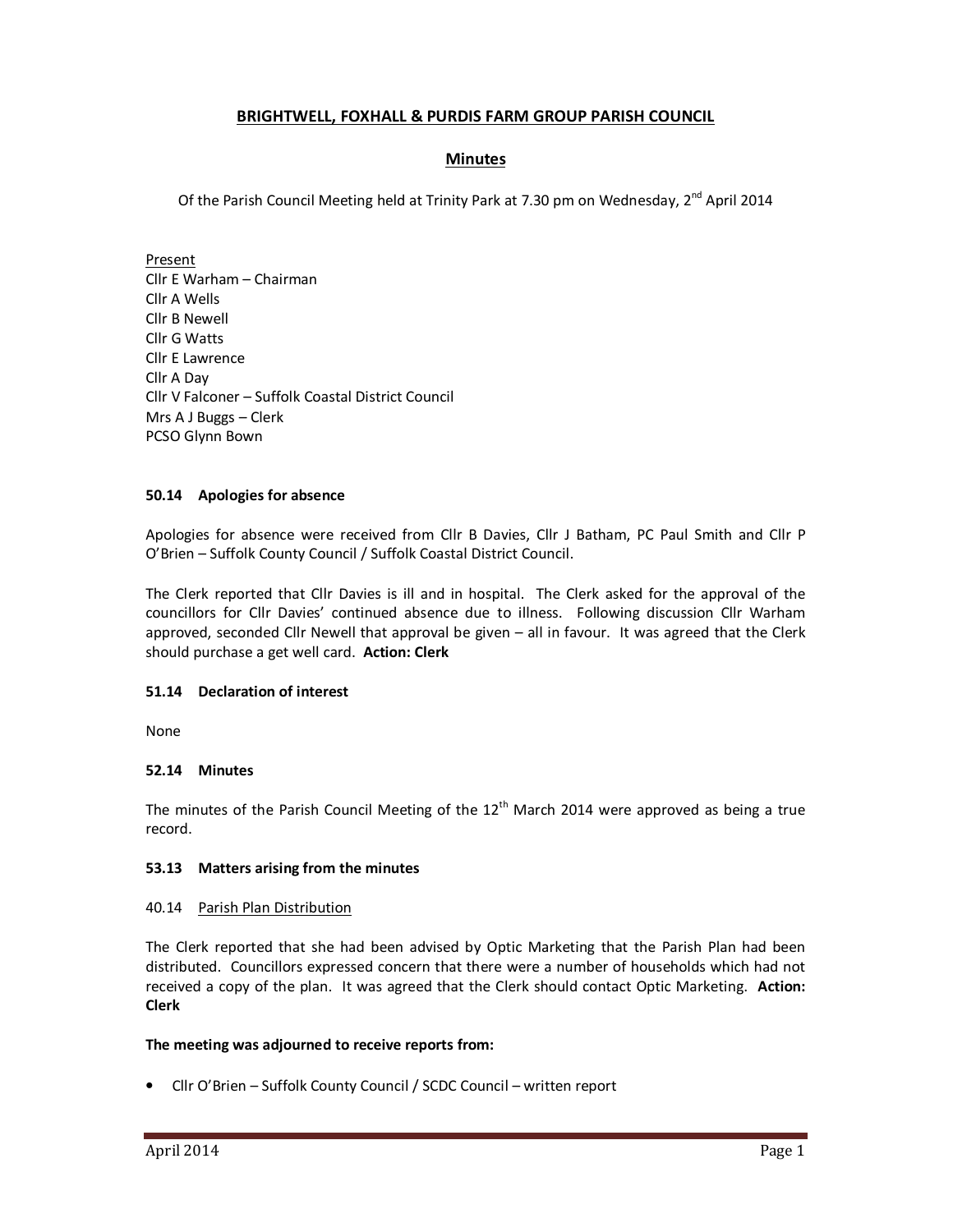### School Re-organisation in Bury St Edmunds

School re-organisation will be going ahead in Bury St Edmunds. The scrutiny committee met to study the cabinet's decision-making process following a call-in of the decision by Labour councillors. Last month, the County Council published the results of the extensive public consultation which found overall support for the move to two tier education in the town. Public notices for each school will now be republished on  $21^{st}$  March 2014. Members of the public will have four weeks to express their views on the proposals. If, following consideration of views expressed on the public notices, final approval is given, the first changes to schools would occur in September 2015 and complete in September 2016.

# Joint Campaign Launched to Tackle Under-Aged Smoking

SCC's Trading Standards and Public Health teams have joined forces this week to launch a campaign aimed at reducing the number of under-aged smokers. Starting on National No-Smoking Day, the "Don't get me Started" campaign aims to encourage parents, schools and retailers of tobacco to play their part in helping prevent under-aged people from smoking. The campaign reminds retailers of their legal duty to make sure that they do not sell tobacco products to anyone under the age of 18.

### A-Z of Recycling Launched

A new campaign for 2014 "Waste Less and Save More" has been launched by the Suffolk Waste Partnership. A new A-Z of Recycling has been launched to help discover ways to reduce waste and save money. The A-Z of Recycling, a searchable directory, added to the Suffolk Recycling website, shows how to reduce, re-use and recycle standard household items. It also covers ways of re-using clothing and other textiles, as well as how to avoid food wastage. Last year it cost the Suffolk taxpayer £3.5 million to dispose of recyclable items that ended up in landfill. The A-Z of Recycling can be found by going to http://www.greensuffolk.org/recycling/a-z-of-recycling.

# Work Begins on a New Care Home at Cedars Park Stowmarket

Work has begun on a new care home in Stowmarket that will provide 24 hour nursing care, specialist dementia services, a small cinema, hairdressing salon and café and shop. The well-being centre will open seven days a week, and provide day clubs and specialist care, therapy sessions and activities which will be available to people living in the community.

# Consultation Begins on Opening Hours for Suffolk Records Office

The public are being encouraged to have their say on proposals for an improved Suffolk Records Office (SRO) service. The consultation takes place between Monday, 10<sup>th</sup> March and Friday, 4<sup>th</sup> April and gives the public the opportunity to share their views on the proposals which detail the benefit in reducing the week-day opening hours, improving the service on a Saturday and developing a key online presence.

# Suffolk Businesses Raising the Bar

Businesses have been Raising the Bar in Suffolk by talking to school pupils about the most important employability skills they'll need, to help them prepare for the world of work. SCC has been working in partnership with schools and arranging for local businesses to visit schools across Suffolk and educate young people about employment opportunities in the county. The sessions are designed to improve attainment and increase aspirations for young people in Suffolk. A wide range of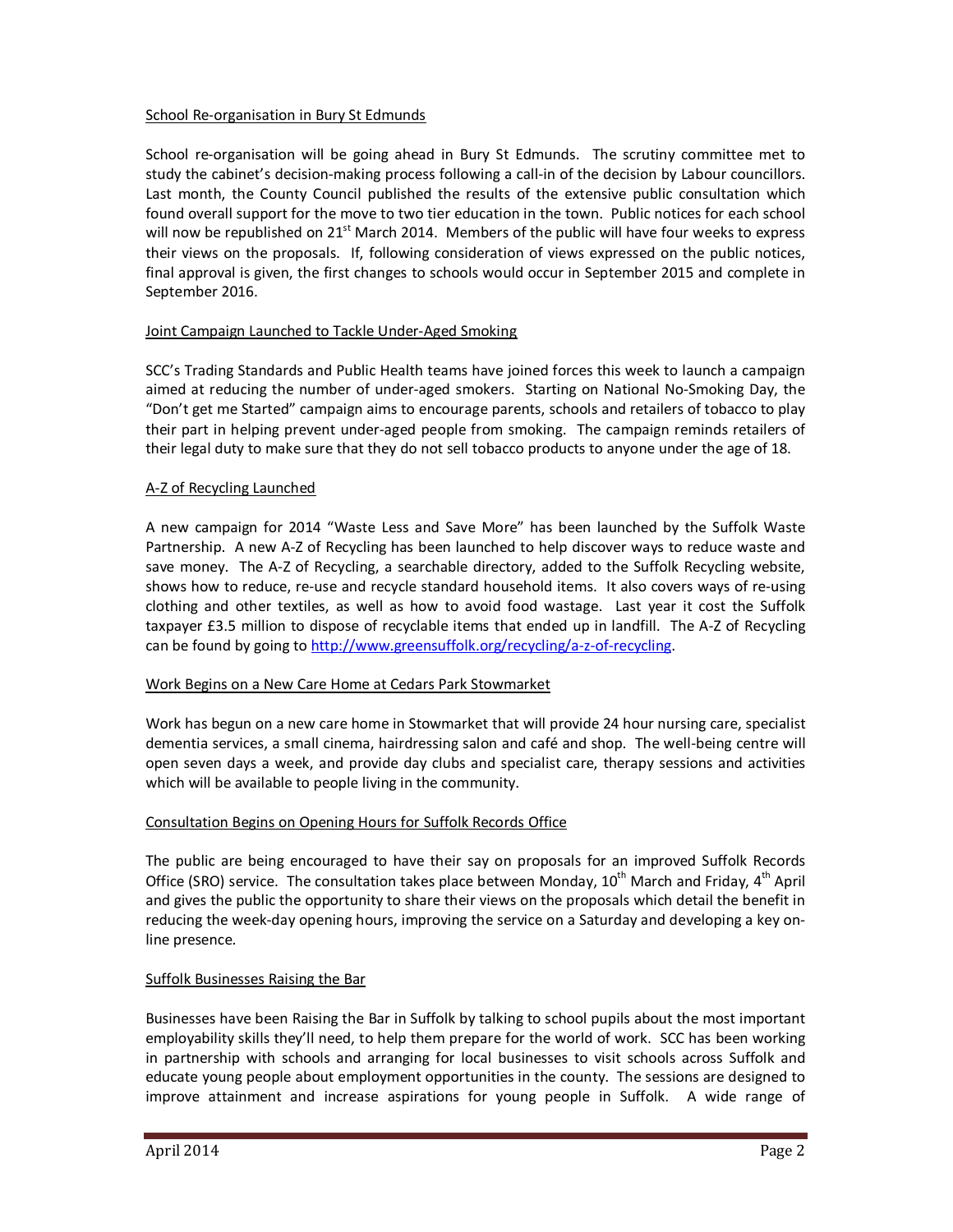businesses have taken part, from banks to energy companies, from ports to the police. SCC is encouraging businesses, whatever their size, to come forward and offer their support to Raising the Bar. For more information please call Andrea Davies on 07850224009 or email her at andrea.davies@suffol.gov.uk.

• Cllr Falconer – Suffolk Coastal District Council – written report.

# Coastline Lite

Over the years I have tried to keep you up to date with a fair number of the goings on at Suffolk Coastal District Council either by my report or recommending that you read the Coastline Magazine that goes out about 3 times a year. From now on the Cabinet Portfolio Chair Cllr T J Haworth is submitting an electronic newsletter *Coastline Lite* which is being distributed to Parish and Town Councils highlighting various issues.

# Community Enabling Scheme

In the few weeks since each District Councillor was given a sum of £4,000 to allocate some or all for the year 2013/2014 I have allocated £3,400 to schemes in Waldringfield, Levington and Bucklesham. £600 will be rolled over into year 2014/2015 making the year 2014/2015 budget £4,600. Please bear in mind that if any projects in your parish come to your attention, please ask them to contact me re some funding.

# Suffolk Coastal District Council's Office Move

The current building is too large and not fit for purpose and in a poor state of repair; hence much work is going in to exploring exactly what to do. The preferred option at present is near the old Girdlestone's site in Melton but the costs have got to be worked out and it must be justified financially.

# Boundary Changes

The Boundary Commission recently came back with their findings and took notice of Suffolk Coastal District Council's calculation of ward boundaries. It is likely there will be 42 seats. Brightwell, Foxhall and Purdis Farm along with Nacton will become the Nacton Ward. Levington, Stratton Hall, Bucklesham, Newbourne, Waldringfield, Hamley with the addition of Kirton and Falkenham will be the Kirton Ward. SC will be writing again with their comments and recommendation as can councillors.

# Police Control Room

At Thursday's Full Council Meeting the Conservative members resolved to call on Tim Passmore, Suffolk's Police and Crime Commissioner to strongly resist closure of the Police Contact and Control Room at Martlesham Police HQ. This is a critical part of front line policing which TP has pledged to protect. SC want TP to secure major cost savings from administrative simplification and integration in partnership with Norfolk Police. The Labour councillors were unwilling to support this response to TP and voted against the proposal to suggest the best possible way of ensuring a quality, but affordable, police service for Suffolk. Watch this space.

• Suffolk Police – PC Paul Smith – written report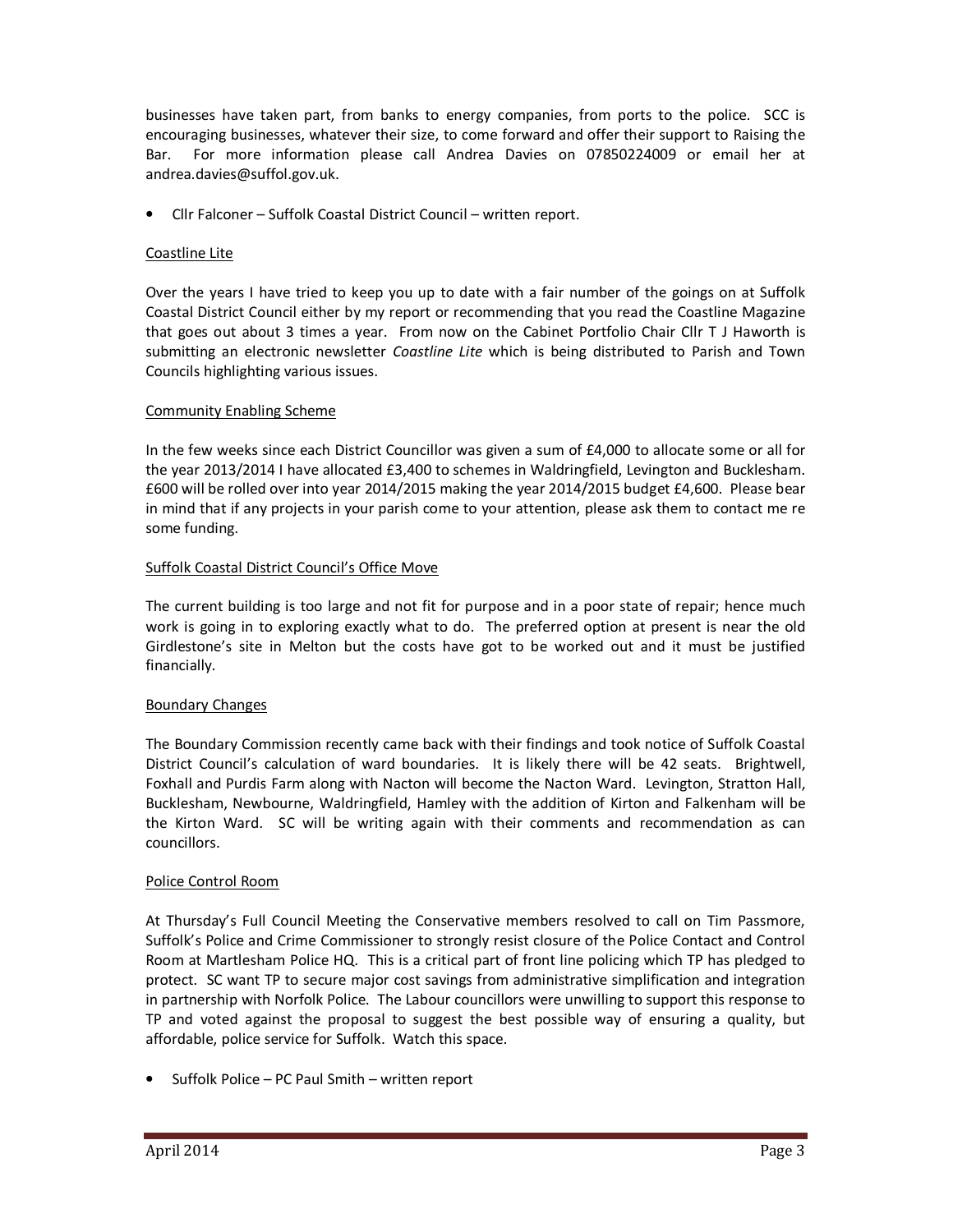# Period  $1^{st}$  March –  $26^{th}$  March 2014

PCSO Bown introduced himself to the meeting and reported that another PCSO would be starting to work in the area in approximately 6-8 weeks.

| Parish                 | No. of crimes recorded | Same month last year |
|------------------------|------------------------|----------------------|
|                        |                        |                      |
| Brightwell             |                        |                      |
| Bucklesham             |                        |                      |
| Foxhall                |                        |                      |
| Levington              |                        |                      |
| Nacton                 | 5                      | 2                    |
| Newbourne              |                        |                      |
| Purdis Farm            | 8                      | 15                   |
| Waldringfield          | ٠                      | 3                    |
|                        |                        |                      |
| Total Crime this month |                        | 26                   |

PCSO Bown reported that a Cannabis Factory had been uncovered in Penny Lane Purdis Farm

This month's recorded crime was again 17. The level of recorded crime for the same period in 2013 was slightly higher (26).

Brightwell and Foxhall are again crime free this month.

Bucklesham recorded 1 crime this month, officers investigated a report of Theft from a Motor vehicle, a car was parked on the road outside the primary school, locked but with a handbag in the passenger foot well, the window was smashed and the handbag removed. Security advice has been given to the victim and will be given to other parents at the school.

Levington had 1 crime reported this month, Criminal Damage Vehicle, whereby a car that had been parked in the layby on the old A45 due to a flat tyre, was badly damaged overnight. A Police Direct message was issued asking for information.

Nacton had 5 reported crimes this month, officers investigated a Burglary Other Building, an old out building located down a dirt track, was entered and a motorbike was taken, also linked to this crime was an offence of Attempted Theft as some other items had been removed but abandoned just outside the property. There were 2 Theft from Motor Vehicle reports, a car parked in the picnic area of Nacton Foreshore, which was left secure but with various items on display was entered and the items taken, and diesel was taken from the fuel tank of a Lorry parked in the layby outside the Orwell Truck Stop. Officers also investigated a report of Counterfeit Money being passed as genuine.

Newbourne recorded 1 crime this month. Interference with a Motor Vehicle, whereby a vehicle parked in Blackthorns Car Park, was damaged by an unknown item, entered and the wires were exposed but nothing was taken.

Purdis Farm had 8 recorded crimes, 7 of these relate to Sainsbury's or Homebase. The other was a report of Offences to Wildlife. A dog entered a private field in Purdis Farm Lane and attacked some sheep grazing in the field.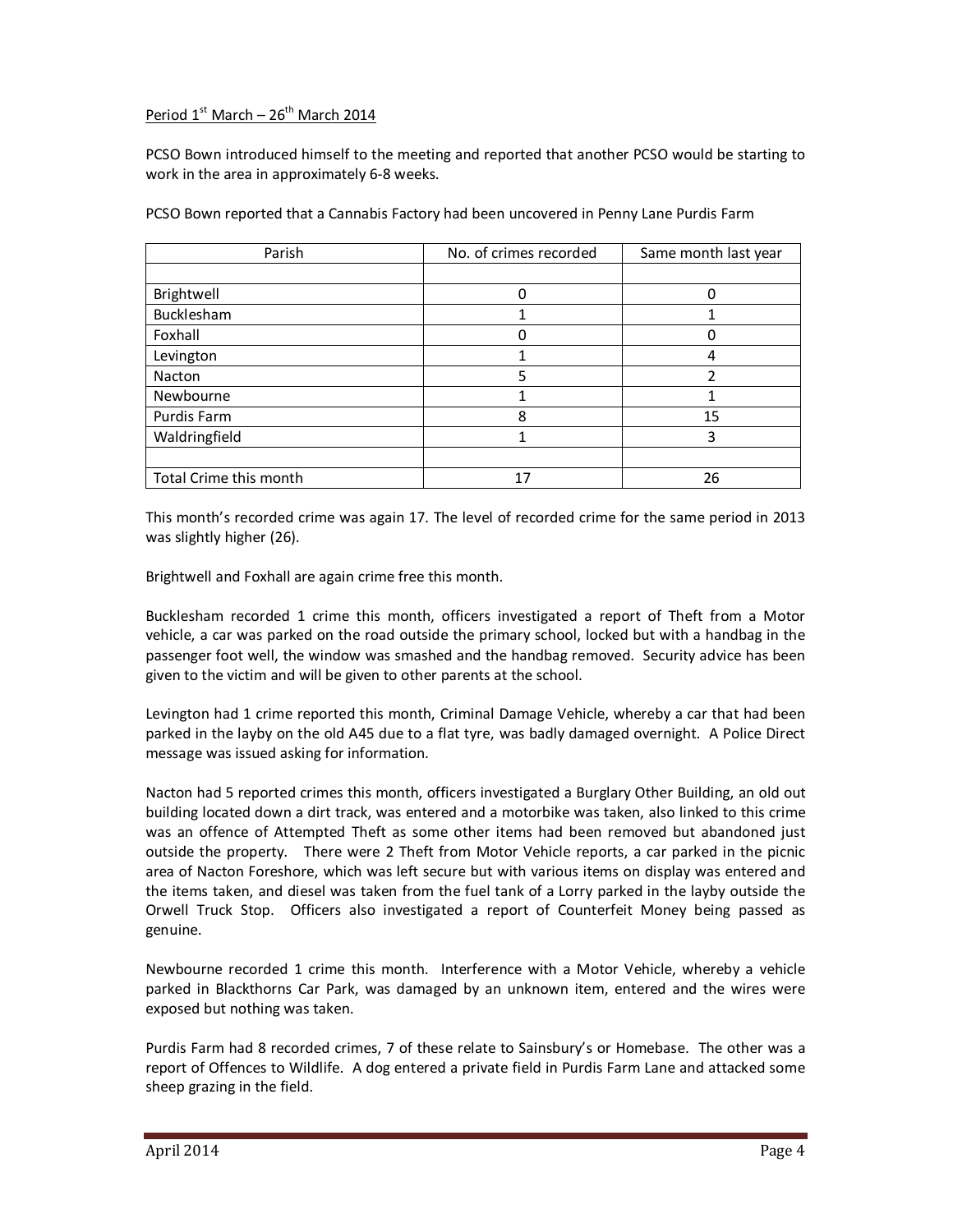Waldringfield had 1 report of Theft Other. The victim was attending a birthday party at the local village school, and left her mobile phone unattended on a table, when she returned to the table the phone was missing.

A view of crime maps and data can now be found on the Internet www.police.uk

The next Public Community Engagement Meeting is being held at Waldringfield Village Hall on Tuesday 20 May from 6pm.

Please come and join us or email us at felixstowe.snt@suffolk.pnn.police.uk prior to these meetings with any issues you would like to be considered as one of the Priorities.

### **The meeting was re-convened.**

### **54.14 Clerk's Report**

The Clerk's report had previously been circulated and it was agreed that some of the items should be discussed as per the agenda.

### Parish Plan Delivery

I have been advised by the distributors of the Parish Plan that they have now been delivered to the households identified.

### Jubilee Tree

I received a telephone call on Friday, 28th March 2014 to say that the Jubilee Tree was being planted that day. Chris has advised me that we need to ensure the good health of the tree that it should be given at least 2 or 3 buckets of water every week. I would be grateful if a councillor(s) to volunteer to undertake this task on a weekly basis.

# **55.14 Planning**

### Planning Applications for Consideration

DC/14/0850/VOC – Trinity Park Felixstowe Road Purdis Farm – Additional use of Trinity Par for a two day summer music event (variation of condition 2 of planning permission consent C11/2129)

### PC Comments:

The Parish Council object to the above application for the following reasons:

- 1. The licence states 'no live music after 2000 hours on Sunday'. The application states in the Protocol (Appendix 3) live music until 2200 hours on Sundays. We object as the planning application should not contravene the already granted licence.
- 2. The premises licence contains a very poor quality site plan. The online copy is also illegible. The Parish Council are therefore being asked to approve an application for which we are not in possession of the full information. We believe this site plan is important as we assume it portrays the stage location/direction.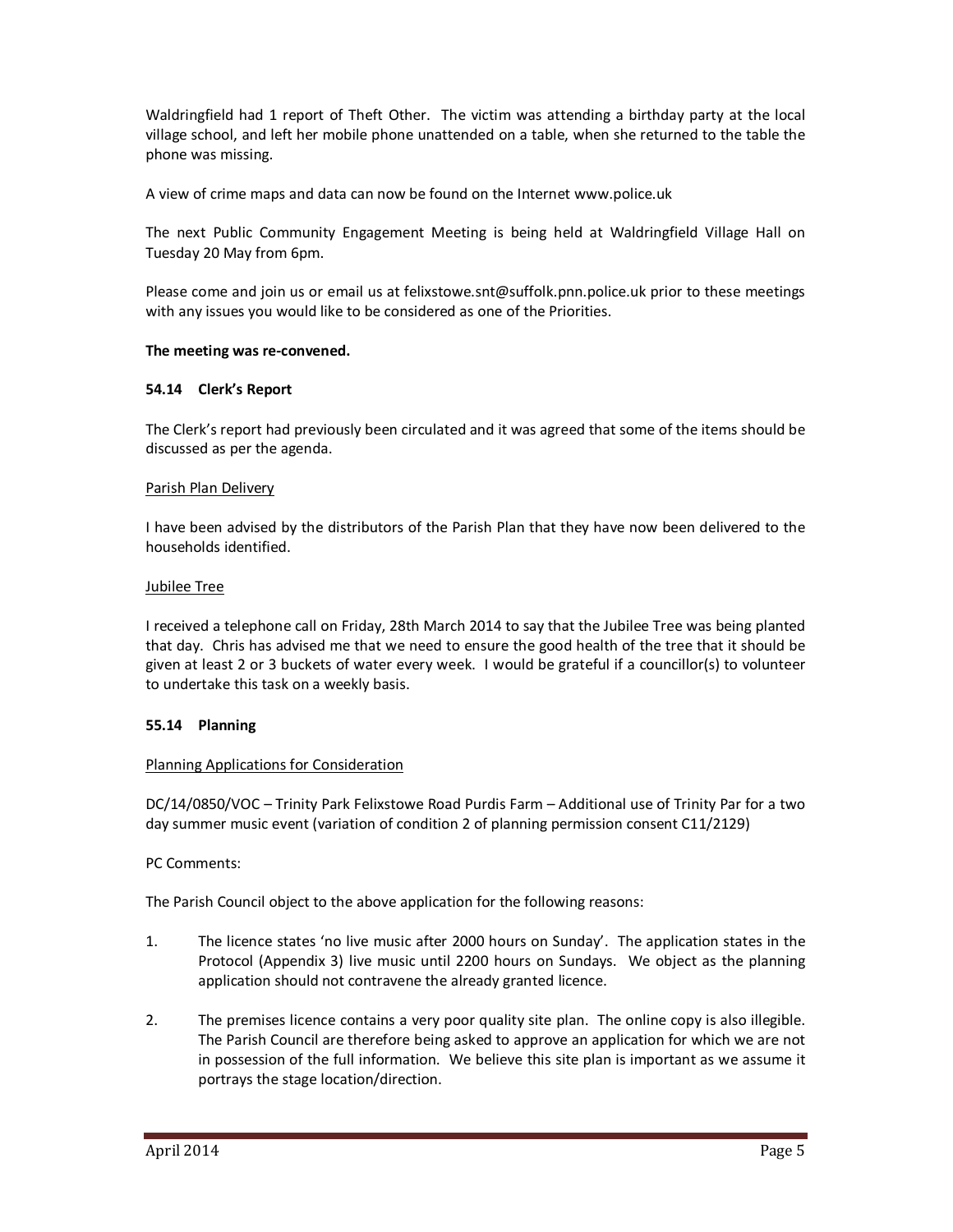3. The Parish Council would like to know whether SCDC Planning Department has written to all of the properties as stated. There is also inconsistency with the last paragraph which states SCDC's obligation.

DC/14/0866/FUL – 1 Holly Close Purdis Farm – Loft conversion and roof extension to provide additional bedroom accommodation including part cladding of existing front elevation.

PC Comments: No objection.

# **56.14 Parish Newsletter**

Cllr Day circulated a draft copy of the proposed layout of the Parish newsletter. Following discussion Cllr Warham proposed, seconded Cllr Newell that the following should be agreed – all in favour.

| £324.00 | Full colour printing on white paper                |
|---------|----------------------------------------------------|
| £350.00 | Cathy Shelbourne (edit and proof read the content) |

The Clerk to request the £674.00 to be financed from the Locality Budget 2014/2015.

In view of the problems associated with employing a marketing company to carry out the distribution of the Parish Plan councillors should undertake the delivery of the newsletters. PCSO Bowen agreed to assist with the distribution. It was agreed that the Clerk should send photographs to Cllr Day for inclusion. **Action: Clerk / Cllr Day** 

# **57.14 Locality Budget 2014/2015**

The Clerk reported that the Locality Budget for 2014/2015 is £1,700.00.

As agreed in Agenda Item 56.14 the Clerk should request the £674.00 for the Parish Newsletter to be financed out of the Locality Budget 2014/2015.

Cllr Lawrence reported that maintenance work needed to be carried out on the area open space area adjacent to Murrills Road and it was felt that the Locality Budget 2014/2015 could be used to finance the project. It was agreed that the Clerk should contact Suffolk Coastal Services to obtain a quotation for the cost of the work. It was agreed that Cllr Lawrence would send a map of the area identifying the work required. **Action: Clerk / Cllr Lawrence** 

Cllr Warham reported that the paths close to the Bucklesham Road play area are overgrown with buddleia, blackberries etc. Cllr Lawrence to send up to date pictures to the Clerk to report the issues to Suffolk Coastal District Council. **Action: Clerk / Cllr Lawrence** 

# **58.14 Dog Waste Bin Meadow Crescent**

Cllr Lawrence reported that there are three dog bins in the Meadow Crescent area; one at each entrance to the play area. The Parish Council agreed that no further dog bins are required in the area and that a letter should be sent to Therese Coffey MP enclosing a map showing the location of the bins. **Action: Clerk**

### **59.14 Finance**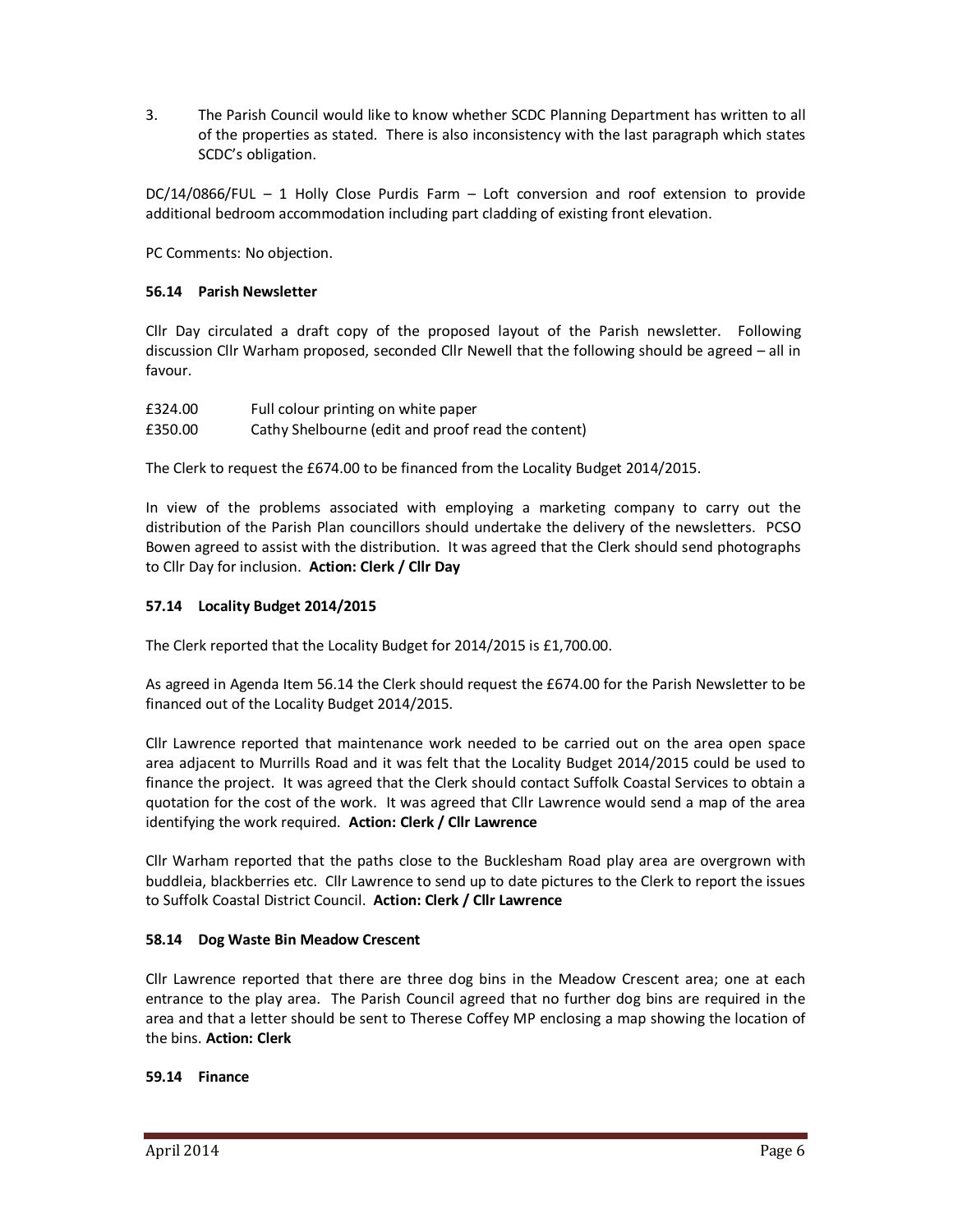Income None

| Expenditure                                |         |
|--------------------------------------------|---------|
| A J Buggs (Salary and Expenses March 2014) | £292.21 |
| HMRC – Clerk's Tax                         | £161.80 |

Cllr Wells proposed, seconded Cllr Warham that the above expenditure is approved – agreed. **Action: Clerk** 

### **60.14 Correspondence**

None

### **61.14 Meetings attended by councillors / clerk**

None

#### **62.14 Members questions to the Chairman**

- a. Cllr Newell reported that the Hollies is still unsecured and that she had been inside the building. It appears to be being used to play some kind of game. It was agreed that the Clerk should again report this to Suffolk Coastal District Environmental Health. **Action: Clerk**
- b. Cllr Newell reported that Purdis Road is in a bad state of repair. It was agreed that Home Farm should be requested to sweep the soil off the road and the Suffolk County Council Highways should be requested to empty the drain at Lodge Farm as the foundations of the drain are visible. **Action: Clerk**
- c. Cllr Newell reported that Suffolk Coastal District Council do not report fly tipping as a crime. The police are recording the number of incidents of fly tipping. There have been incidents of both domestic and builders' fly tipping in Monument Farm Lane.
- d. Cllr Warham asked for volunteers to write a report for each of the three parishes for the Annual Parish Meeting; Foxhall – Cllr Wells / Cllr Day; Brightwell – Cllr Newell; Purdis Farm – Cllr Warham.

### **63.14 Date of next meeting**

Wednesday, 14<sup>th</sup> May 2014 Annual Parish Meeting 7.00 pm Annual Parish Council Meeting7.30 pm

### **The Chairman closed the meeting at 20.43 pm.**

Signed ............................................................................. Date ........................................................

Angie Buggs